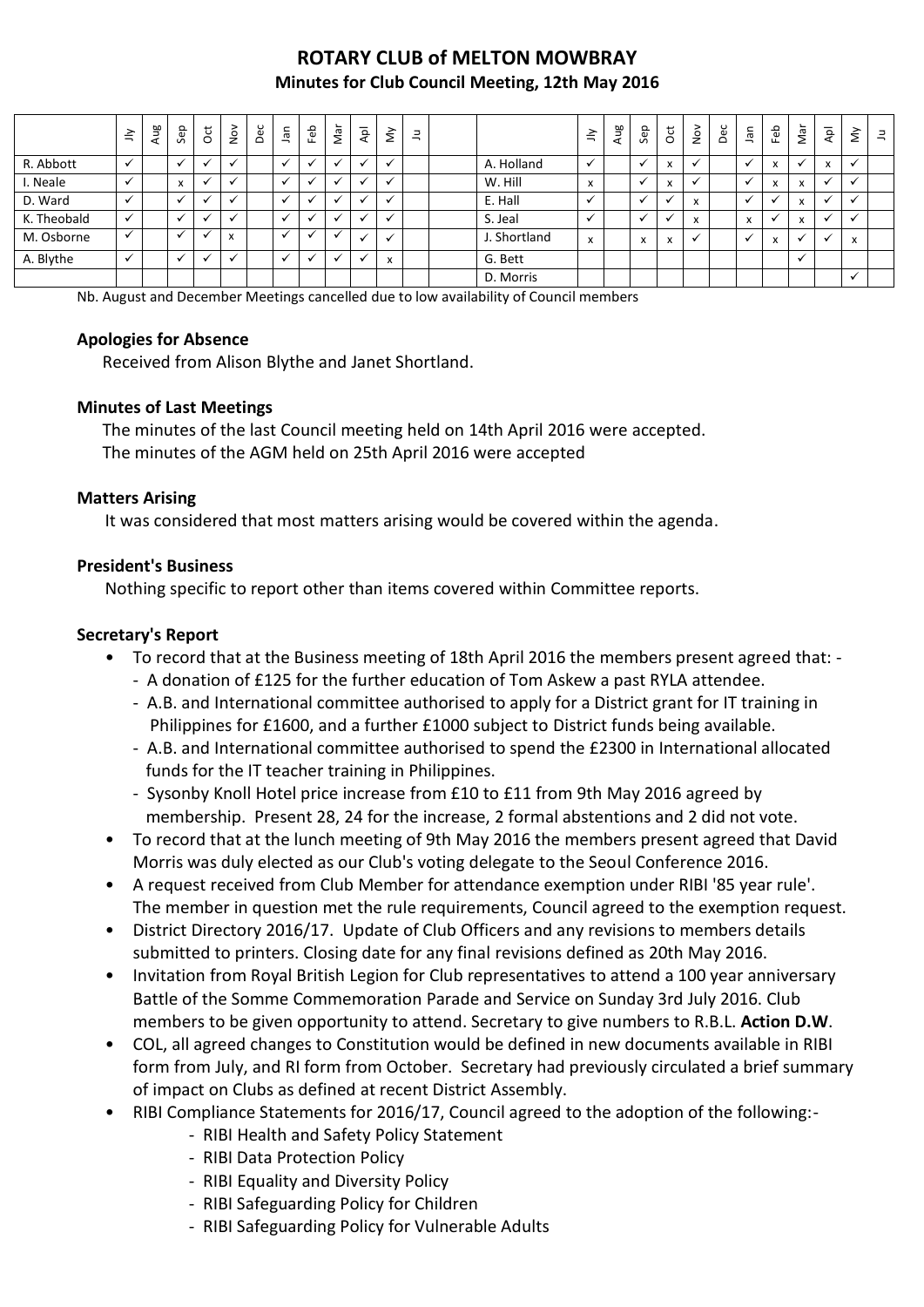The latest Policies would be re-circulated to Council members for their re-familiarisation , posted on Club website and put to membership for acceptance at Business meeting of 16th May 2016. It was noted that most policies were unchanged from previous years. **Action D.W**.

• Club Assembly on 20th June 2016. A reminder that reports are required to be with secretary by Tuesday pm on 7th June in order for collation ready for discussion at the Council meeting of Thursday 9th June. AG requested a copy by 13th June. **Action Committee Chairs/Secretary** 

# **Treasurer's Report**

- Club Account balance remains as at 12th May 2016 at £3426.42.
- Charitable Trust account balance at £14,821.10 with:
	- o £1006 from Gift Aid 2013/14/15. Jim Green preparing a breakdown so that the monies can be allocated back to the Committees involved. **Action KT/JG**
	- o Invoice from Kids Out at Twin Lakes received and paid.
	- o Duck Race. Sales of £2846 with £300 of prizes paid. Allocation of 75p/duck sold still to be allocated to the committee account of the Duck sellers. **Action KT/AH**
	- o A District grant of £1600 for Philippines project received, allocated to International.
	- o Proceeds from President's treasure hunt recorded as £320.
- Council discussed the remaining demands on the Charitable Trusts unallocated funds from 2015/16 Club Assembly proposals and any large outstanding expenditures such as Foundation giving, Life Education, Warning Zone. President requested that Committee chairs define their remaining forecast expenditure for the year to enable Treasurer to accurately forecast balance.

#### **Action Committee Chairs/Treasurer**.

 Council unanimously agreed that it was their intent to utilise any balance for the year to make donations to 'Charities and good causes supported by Rotary', rather than increase the level of funds in the Charitable Trust. **Action Council Action Council Action Council** 

# **Diary**

• As recorded on website and 'Blue card', SJ pursuing suitable speakers.

# **Vocational**

Club Assembly report completed with proposals to include: -

- Move emphasis of projects to helping in the Community.
- Possible supervision support through Learning Hub who have appropriate structure but lack supervisory skills.
- Identification of skills required for projects and of membership for synergy.
- Support local small Business needs with business based skills
- CV support, possibly in video format.

# **Membership**

David Morris joined the meeting for Satellite Club discussions: -

- Satellite Club formation, progressing well:
	- David Morris had previously circulated a draft Satellite Club structure and proposed Enterprise project.
	- Four members signed application forms for membership
	- At least another four members in line for membership, which will satisfy District's aspiration to start Satellite Clubs with a minimum of eight members.
	- David Morris to discuss establishment of a Club with Belvoir and Aurora Clubs to limit any possible concerns.
	- RIBI have given financial support of £2k to the venture.
	- M.O. and D.M. to work on their structure and consider insurance and any Club liabilities.
	- M.O. to meet the four applicants to progress membership and Club formation.

- Target to plan induction on 4th July 2016 at start of new Rotary year. **Action M.O./D.M**. Council thanked David Morris for all of his hard work on developing the Satellite Club and confirmed their commitment to progressing membership of the 'Satellite' Club applicants.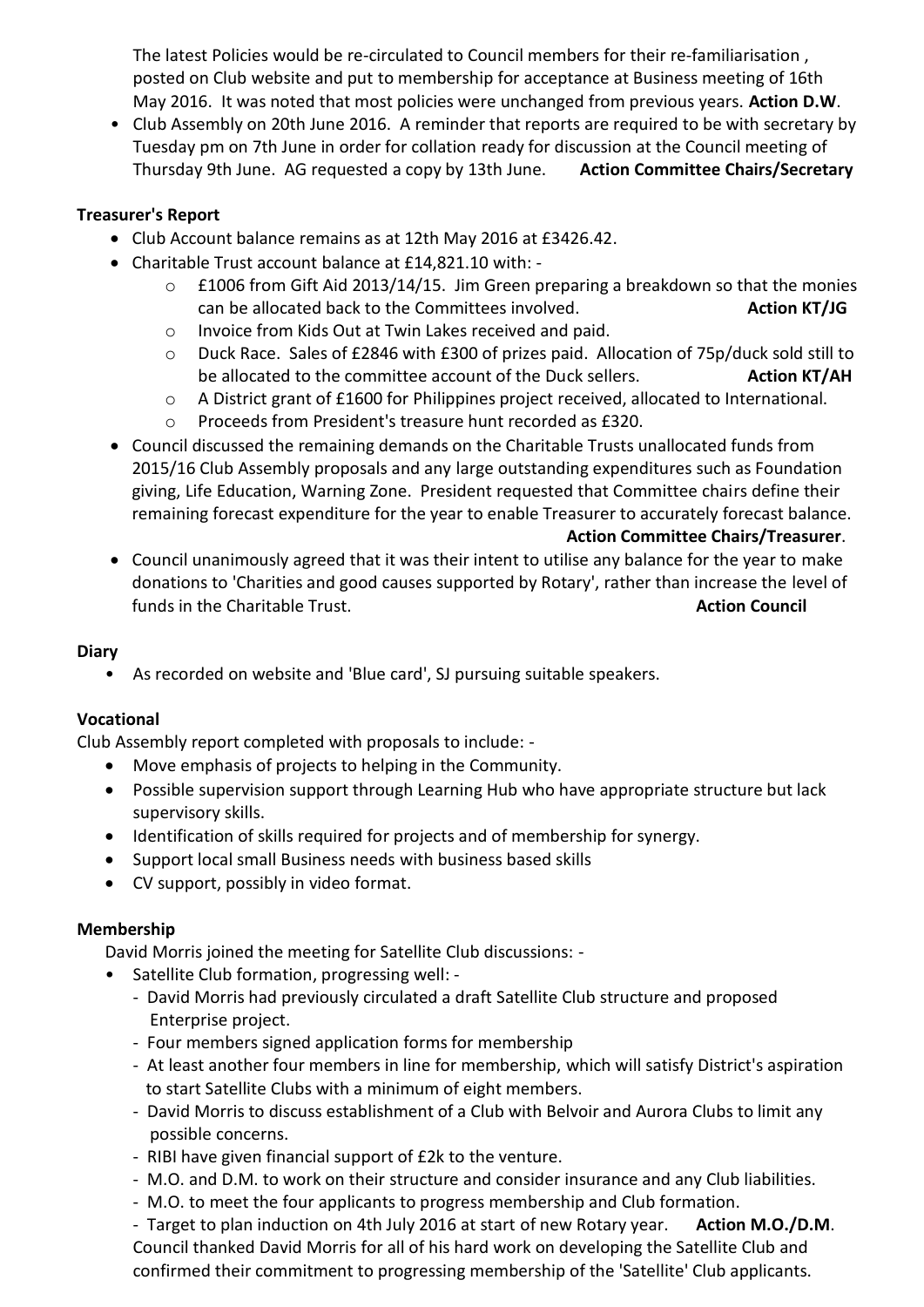- Information evening on 20th April 2016, three possible new members in pipeline. A repeat of the information event is planned for Wednesday lunch 15th June 2016. **Action M.O.**
- A new member proposal for Michael Kelsey, a past member of Clubs in Uttoxeter and USA approved for 10 day notification to members. Planned induction on 4th July 2016. **Action D.W.**
- Council agreed to purchase 10 New Membership packs at a cost of £50 in light of the number of **likely new members. Action D.W. Action D.W. Action D.W. Action D.W. Action D.W.**

# **Visioning Review**

The Visioning sub-committee had met and agreed a list of actions to develop and progress. Council agreed that rather than hold further discussion at the Council meeting of 9th June when Club Assembly would be the focus, the proposals should be presented straight to membership. Graham Bett had agreed to facilitate, a suitable date for presentation required. **Action S.J./G.B./I/N**.

# **Club Service, Fundraising and Communications**

- Post completion reviews planned for Duck Race and Stroke Awareness. **Action I.N.**
- Desford Colliery Band 11th June 2016, flyers and posters now available for distribution and promotion of the event.
- President's BBQ planned for Saturday 25th June 2016, Burton Lazars Village Hall booked, BBQ facilities to source. Geoff and Ron to cook. **Action I.N. Action I.N.**
- Presidents handover at Club lunch meeting of Monday 4th July 2016, to invite partners and Ladies in Rotary. New members inductions also planned, suggested 2.15pm finish. **Action I.N**.
- District Conference Nottingham, organisation progressing. 12 stewards required for each of the sessions from 2pm Friday, 8am Saturday and Sunday, Aurora and Belvoir offered assistance. Planning a group booking through I.N. for Conference attendance by Club members. **Action I.N**.
- Thursday 21st July 2016, planned visit to Tatton Park Flower Show, invitation to attend circulated to members.
- Vintage and Classic Vehicle show, Santa Fun Run committee meetings programmed.

# **Youth**

- Young Musician organisation under review for next year's programme.
- Young Writer, local winner performed very well at District final but was not nominated to progress further.
- Young Designer competition planned for 25th May 2016 at MV16, two levels Seniors and Intermediates, basically old 'A' and 'GCSE' level students. Eric Hall and Gavin Howling have agreed to judge along with two members from Belvoir Club. Members welcomed to attend to view the high standard of entries. **Action E.H**.
- Youth Speaks, our nominated entry from Catmose College progressed through to the National finals of the competition but was unplaced. However a superb performance by our joint Youth teams nomination.

# **Community**

- Duck Race and Stroke Awareness, a review of the projects to be undertaken to consider organisation and specific needs for next year. A request to be made for details of the Stroke Awareness Day results. **Action A.H. Action A.H. Action A.H. Action A.H. Action A.H.**
- Christmas food parcels. Concern was registered over the validity of the recipients list, specifically the need for the parcels of some of the 'better off' recipients, and the possible exclusion of more needy pensioners.This concern to be raised at next joint meeting with the organisers. **Action AH/Duncan M**
- Contact Teas (Old Folks Teas), planned for October 2016.
- Kid's Out. Event planned for September 2016, with a possibility that Belvoir may join our Birchwood group in visiting Twin Lakes rather than use Wicksteed Park. **Action A.H**.